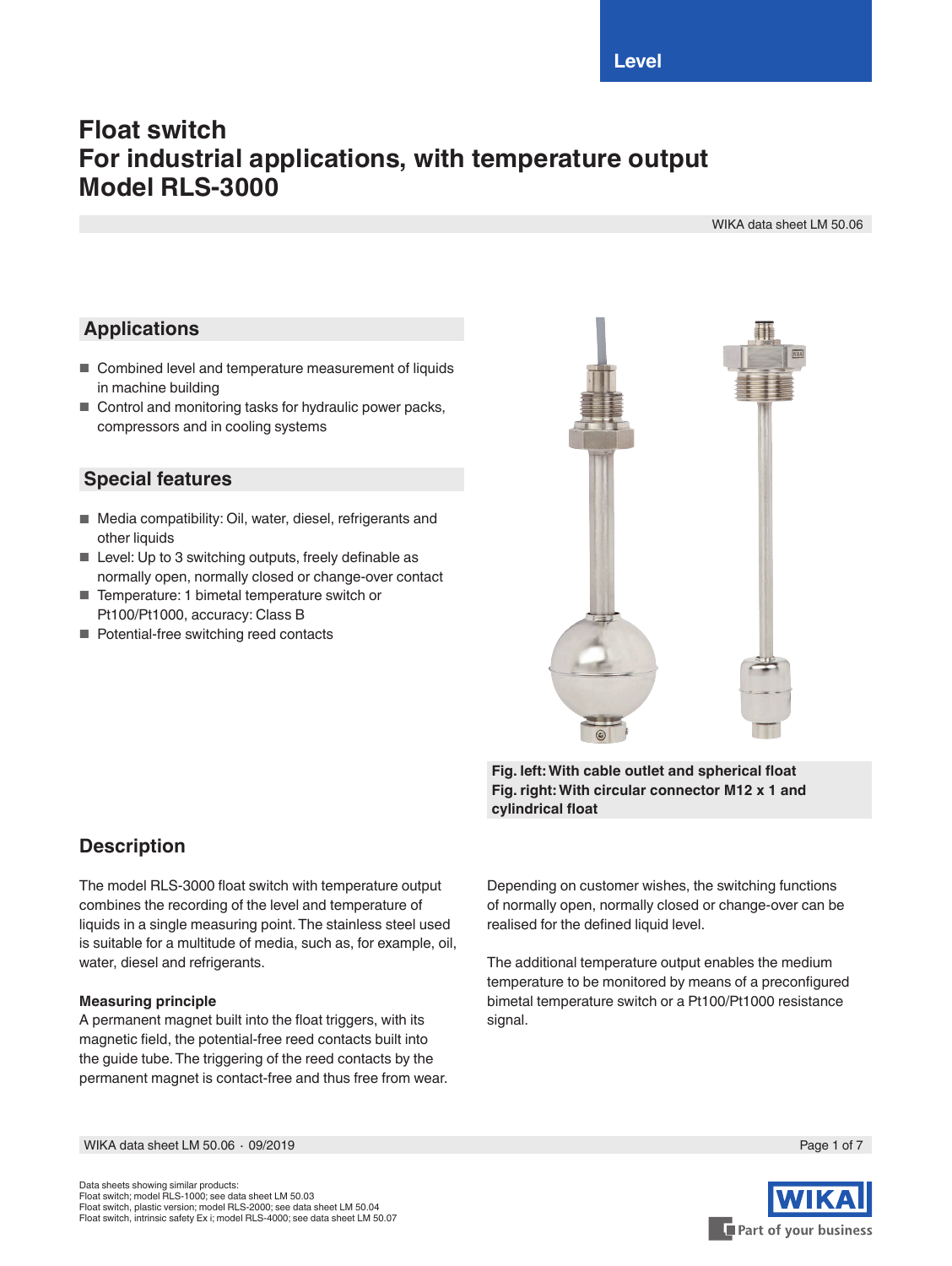# **Specifications**

| <b>Float switch</b>                                                     | Level                                                                                                                                                                                                                                                                                                                                                                                                                             | <b>Temperature</b>                                                                                                           |  |
|-------------------------------------------------------------------------|-----------------------------------------------------------------------------------------------------------------------------------------------------------------------------------------------------------------------------------------------------------------------------------------------------------------------------------------------------------------------------------------------------------------------------------|------------------------------------------------------------------------------------------------------------------------------|--|
| <b>Measuring principle</b>                                              | Potential-free switching reed contacts are triggered<br>by a magnet in the float                                                                                                                                                                                                                                                                                                                                                  | Bimetal switch or Pt100/Pt1000 measuring<br>resistor in pipe end                                                             |  |
| <b>Measuring range</b>                                                  | Guide tube length L: 60  1,500 mm (2.5  59 in),<br>other lengths on request                                                                                                                                                                                                                                                                                                                                                       | Bimetal switch: 30  150 °C [86  302 °F]<br>Pt100/Pt1000                                                                      |  |
| <b>Output signal</b>                                                    | Up to 3 switch points, depending on the electrical<br>connection: L-SP1, L-SP2 <sup>1)</sup> , L-SP3 <sup>1)</sup>                                                                                                                                                                                                                                                                                                                | <b>Bimetal switch</b><br>Pt100, 2-wire<br>Pt1000, 2-wire                                                                     |  |
| <b>Switching function</b>                                               | Alternatively normally open (NO), normally<br>closed (NC) or change-over (SPDT) contact <sup>1)</sup> -<br>on rising level                                                                                                                                                                                                                                                                                                        | Normally closed (NC)                                                                                                         |  |
| <b>Switch position</b>                                                  | Specified in mm, starting from the upper sealing face (L-SP1  L-SP3)<br>At the end of the guide tube $\approx 45$ mm [ $\approx 1.8$ in] cannot be used for switch positions.                                                                                                                                                                                                                                                     |                                                                                                                              |  |
| Distance between switch<br>points <sup>2)</sup>                         | Minimum distance L-SP1 to the upper sealing face: 50 mm [2.0 in]<br>Minimum distance between the switch points:<br>50 mm [2.0 in], for floats with outer diameter $\varnothing$ D = 44 mm [1.7 in], 52 mm [2.0 in]<br>30 mm [1.2 in], for floats with outer diameter $\varnothing$ D = 25 mm [1.0 in], 30 mm [1.2 in]<br>Minimum distance with 3 switch points: 80 mm [3.1 in], either between L-SP1 and L-SP2 or L-SP2 and L-SP3 |                                                                                                                              |  |
| <b>Switching power</b>                                                  |                                                                                                                                                                                                                                                                                                                                                                                                                                   |                                                                                                                              |  |
| Floats with outer $\varnothing$ D =<br>44 mm [1.7 in] or 52 mm [2.0 in] | Normally open, normally closed:<br>AC 230 V; 100 VA; 1 A; max. 100 Hz<br>DC 230 V; 50 W; 0.5 A<br>Change-over contact:<br>AC 230 V; 40 VA; 1 A; max. 100 Hz<br>DC 230 V; 20 W; 0.5 A                                                                                                                                                                                                                                              | AC 250 V; 2 A ( $\geq$ 50 mA)<br>DC 60 V; 1 A ( $\ge$ 50 mA)                                                                 |  |
| Floats with outer $\varnothing$ D =<br>25 mm [1.0 in] or 30 mm [1.2 in] | Normally open, normally closed:<br>AC 100 V; 10 VA; 0.5 A; max. 100 Hz<br>DC 100 V; 10 W; 0.5 A<br>Change-over contact:<br>AC 100 V; 5 VA; 0.25 A; max. 100 Hz<br>DC 100 V; 5 W; 0.25 A                                                                                                                                                                                                                                           | AC 250 V; 2 A ( $\geq$ 50 mA)<br>DC 60 V; 1 A ( $\geq$ 50 mA)                                                                |  |
| <b>Accuracy</b>                                                         | ±3 mm switch point accuracy incl. hysteresis,<br>non-repeatability                                                                                                                                                                                                                                                                                                                                                                | <b>E</b> Bimetal switch: $\pm 5$ °C switch point accuracy,<br>$±20 °C$ hysteresis<br>Pt100, Pt1000: Class B per DIN EN 60751 |  |
| <b>Mounting position</b>                                                | Vertical $\pm 30^\circ$                                                                                                                                                                                                                                                                                                                                                                                                           |                                                                                                                              |  |
| <b>Process connection</b>                                               | G $\frac{1}{8}$ , installation from inside $3$<br>ш<br>$\blacksquare$ G 1/4, installation from inside 3)<br>G $\frac{3}{6}$ , installation from inside $3$<br><b>G</b> 1/2, installation from inside 3)<br>■ G 1. installation from outside<br>$\blacksquare$ G 1 1/2, installation from outside<br>G 2. installation from outside<br>Flange DN 50, form B per DIN 2527/EN 1092, PN 16, installation from outside                 |                                                                                                                              |  |
| <b>Material</b>                                                         |                                                                                                                                                                                                                                                                                                                                                                                                                                   |                                                                                                                              |  |
| Wetted                                                                  | Process connection, guide tube: Stainless steel 316Ti<br>Float: See table on page 3                                                                                                                                                                                                                                                                                                                                               |                                                                                                                              |  |
| Non-wetted                                                              | Case: Stainless steel 316Ti<br>Electrical connection: See table on page 3                                                                                                                                                                                                                                                                                                                                                         |                                                                                                                              |  |
| <b>Permissible temperatures</b>                                         |                                                                                                                                                                                                                                                                                                                                                                                                                                   |                                                                                                                              |  |
| Medium                                                                  | $-30+80 °C [-22+176 °F]$<br>$-30$ +120 °C [-22  +248 °F] <sup>4)</sup><br>$-30$ +150 °C [-22  +302 °F] <sup>5)</sup>                                                                                                                                                                                                                                                                                                              |                                                                                                                              |  |
| Ambient                                                                 | $-30+80$ °C [ $-22+176$ °F]                                                                                                                                                                                                                                                                                                                                                                                                       |                                                                                                                              |  |
| Storage                                                                 | $-30+80 °C [-22+176 °F]$                                                                                                                                                                                                                                                                                                                                                                                                          |                                                                                                                              |  |

1) For medium temperatures > 80 °C [> 176 °F] switch points only with float outer diameter Ø D = 44 mm [1.7 in] or 52 mm [2.0 in]<br>2) Smaller minimum distances on request<br>3) Only for versions with cable outlet<br>4) Not with c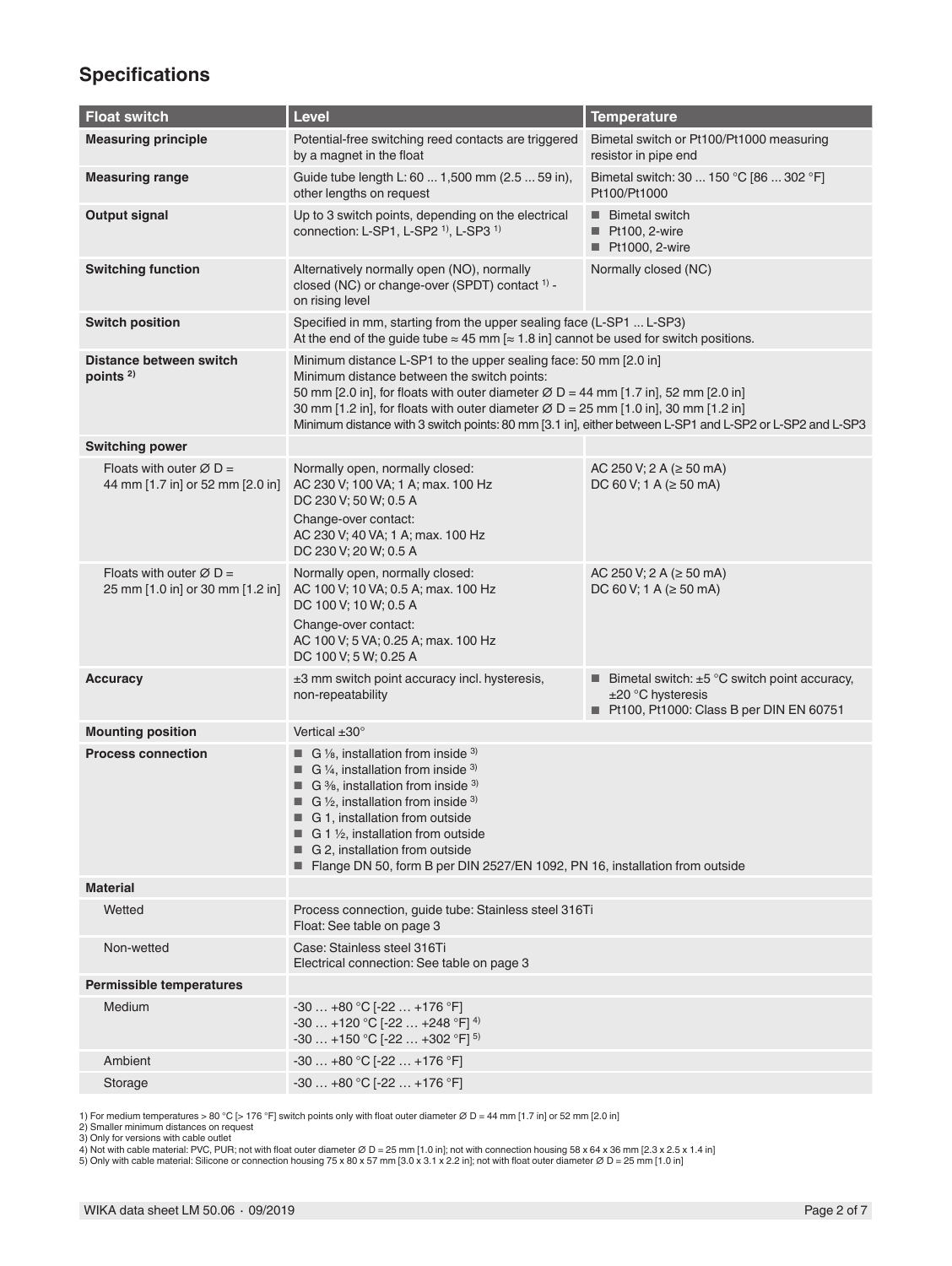| Electrical connections <sup>1)</sup>                                                                                                                                    | <b>Level</b><br><b>Max. switch point</b><br>definition | <b>Ingress</b><br>protection per<br>IEC/EN 60529 <sup>2)</sup> | <b>Protection</b><br>class | <b>Material</b>                                                                | <b>Cable length</b>                                         |
|-------------------------------------------------------------------------------------------------------------------------------------------------------------------------|--------------------------------------------------------|----------------------------------------------------------------|----------------------------|--------------------------------------------------------------------------------|-------------------------------------------------------------|
| <b>Circular connector M12 x 1</b><br>$(4-pin)$                                                                                                                          | $\blacksquare$ 1 NO/NC                                 | <b>IP65</b>                                                    | $\mathbf{II}$              | $\blacksquare$ TPU<br><b>Brass</b>                                             |                                                             |
| <b>Cable outlet</b>                                                                                                                                                     | $\blacksquare$ 3 NO/NC<br>■ 3 SPDT                     | IP67                                                           | $\mathsf{II}$              | <b>PVC</b>                                                                     | $\blacksquare$ 2 m [6.5 ft]<br>$\blacksquare$ 5 m [16.4 ft] |
| <b>Cable outlet</b>                                                                                                                                                     | 3 NO/NC<br>$\blacksquare$ 3 SPDT                       | IP67                                                           | $\mathsf{II}$              | <b>PUR</b>                                                                     | other lengths on<br>request                                 |
| Cable outlet                                                                                                                                                            | 3 NO/NC<br>$1 NQ/NC + 1$ SPDT                          | IP67                                                           | $\mathsf{II}$              | Silicone                                                                       |                                                             |
| <b>Connection housing "standard"</b><br>Dimensions: 75 x 80 x 57 mm<br>$[3.0 \times 3.1 \times 2.2]$ in<br>For cable diameter: 5  10 mm<br>$[0.2 \dots 0.4 \text{ in}]$ | $\Box$ 3 NO/NC<br>■ 3 SPDT                             | <b>IP66</b>                                                    |                            | Aluminium<br>п.<br>Glands from<br>polyamide<br><b>Brass</b><br>Stainless steel |                                                             |
| <b>Connection housing "compact"</b><br>Dimensions: 58 x 64 x 36 mm<br>$[2.3 \times 2.5 \times 1.4]$ in<br>For cable diameter: 5  10 mm<br>$[0.2 \dots 0.4 \text{ in}]$  | $\Box$ 3 NO/NC<br>$\blacksquare$ 1 NO/NC + 1 SPDT      | <b>IP66</b>                                                    |                            |                                                                                |                                                             |

| <b>Float</b>       | <b>Form</b>             | <b>Outer diameter</b><br>ØD | <b>Height H</b> | <b>Operating</b><br>pressure    | <b>Medium</b><br>temperature | <b>Density</b>                                                | <b>Material</b> |
|--------------------|-------------------------|-----------------------------|-----------------|---------------------------------|------------------------------|---------------------------------------------------------------|-----------------|
|                    | Cylinder $3)$ 6)        | 44 mm [1.7 in]              | 52 mm [2.0 in]  | $\leq 16$ bar<br>$\leq$ 232 psi | ≤ 150 °C<br>$\leq 302$ °F]   | $\geq$ 750 kg/m <sup>3</sup><br>$[46.8$ lbs/ft <sup>3</sup> ] | 316Ti           |
| H                  | Cylinder $4$ )          | 30 mm [1.2 in]              | 36 mm [1.4 in]  | $\leq 10$ bar<br>$\leq 145$ psi | ≤ 120 °C<br>$\leq$ 248 °F]   | $\geq$ 850 kg/m <sup>3</sup><br>$[53.1$ lbs/ft <sup>3</sup> ] | 316Ti           |
| ØD                 | Cylinder <sup>4)</sup>  | 25 mm [1.0 in]              | 17 mm [0.7 in]  | $\leq 16$ bar<br>$\leq$ 232 psi | ≤ 80 °C<br>$\leq 176$ °F]    | $\geq$ 750 kg/m <sup>3</sup><br>$[46.8$ lbs/ft <sup>3</sup> ] | Buna / NBR      |
| $\mathbf{I}$<br>ØD | Sphere <sup>5) 6)</sup> | 52 mm [2.0 in]              | 52 mm [2.0 in]  | $\leq 40$ bar<br>$\leq 580$ psi | ≤ 150 °C<br>$\leq 302$ °F]   | $\geq$ 750 kg/m <sup>3</sup><br>$[46.8$ lbs/ft <sup>3</sup> ] | 316Ti           |

1) Versions with protective conductor on request<br>2) The stated ingress protection (per IEC/EN 60529) only applies when plugged in using mating connectors that have the appropriate ingress protection.<br>3) Not with process c

6) Not with process connection G ⅛

### **Connection diagram**

| Circular connector M12 x 1 (4-pin) |  |
|------------------------------------|--|
|------------------------------------|--|

| $\frac{1}{2}$ |                                       |                       |                             |  |  |
|---------------|---------------------------------------|-----------------------|-----------------------------|--|--|
|               | Level                                 | <b>Temperature</b>    |                             |  |  |
|               | Normally open/normally closed (NO/NC) | <b>Bimetal switch</b> | Platinum measuring resistor |  |  |
|               | Switch point                          | Switch point          | Platinum measuring resistor |  |  |
|               | L-SP1                                 | T-SP                  |                             |  |  |
| Q4/l<br>A3O   |                                       |                       |                             |  |  |
|               |                                       |                       |                             |  |  |
|               |                                       |                       |                             |  |  |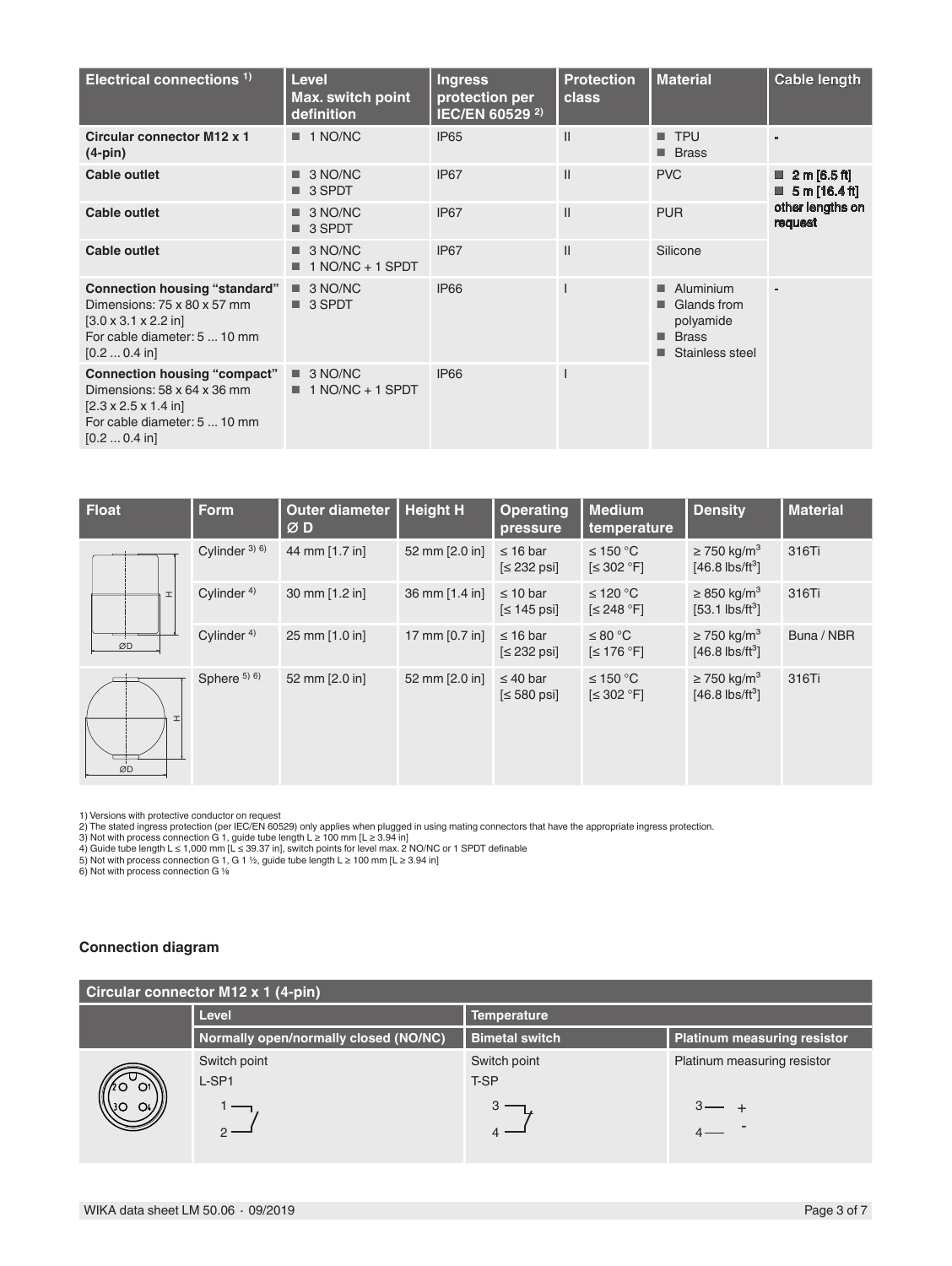| Cable outlet <sup>1)</sup> |                                                                                                                                                                                                                                            |                                                                  |                                                                                                      |
|----------------------------|--------------------------------------------------------------------------------------------------------------------------------------------------------------------------------------------------------------------------------------------|------------------------------------------------------------------|------------------------------------------------------------------------------------------------------|
|                            | Level                                                                                                                                                                                                                                      | <b>Temperature</b>                                               |                                                                                                      |
|                            | Normally open/normally closed (NO/NC)                                                                                                                                                                                                      | <b>Bimetal switch</b>                                            | <b>Platinum measuring resistor</b>                                                                   |
|                            | 3 switch points<br>L-SP1<br>L-SP <sub>2</sub><br>L-SP <sub>3</sub><br>$GN -$<br>$GY$ —<br>$BU -$<br>YE -<br>PK.<br>$RD -$                                                                                                                  | Switch point<br>T-SP<br><b>WH</b><br><b>BN</b>                   | Pt100/Pt1000<br>WH<br>$\ddot{}$<br><b>BN</b><br>$\blacksquare$                                       |
|                            | <b>Change-over contact (SPDT)</b><br>3 switch points<br>L-SP1<br>$L-SP2$<br>L-SP <sub>3</sub><br>$YE$ $\neg$ <sub>L</sub> $\neg$<br>$VT - L$<br>$BU - L$<br>$GY =$<br>$RD -$<br>$GYPK$ $\longrightarrow$<br>BK<br><b>PK</b><br><b>RDBU</b> | <b>Bimetal switch</b><br>Switch point<br>T-SP<br>WH<br><b>BN</b> | <b>Platinum measuring resistor</b><br>Pt100/Pt1000<br>WH<br>$\ddot{}$<br><b>BN</b><br>$\blacksquare$ |

| <b>Aluminium case</b>   |                                                 |                       |                                            |  |
|-------------------------|-------------------------------------------------|-----------------------|--------------------------------------------|--|
| "Standard"              | Level                                           | <b>Temperature</b>    |                                            |  |
|                         | Normally open/normally closed (NO/NC)           | <b>Bimetal switch</b> | <b>Platinum measuring resistor</b>         |  |
|                         | 3 switch points                                 | Switch point          | Pt100/Pt1000                               |  |
|                         | L-SP1<br>L-SP <sub>2</sub><br>L-SP <sub>3</sub> | T-SP1                 | W10<br>$+$                                 |  |
|                         | $W1$ —<br>$W4$ —<br>$W7 -$                      | $W10 -$               |                                            |  |
|                         | W <sub>5</sub> .<br>$W8 -$<br>$W2 -$            | W11                   | W11<br>$\overline{\phantom{a}}$            |  |
|                         | <b>Change-over contact (SPDT)</b>               | <b>Bimetal switch</b> | <b>Platinum measuring resistor</b>         |  |
|                         | 2 switch points                                 | Switch point          | Pt100/Pt1000                               |  |
|                         | L-SP1<br>L-SP <sub>2</sub><br>L-SP3             | T-SP1                 | W <sub>10</sub><br>$+$                     |  |
|                         | $W1 - L$<br>$W4 - L$<br>$W^7 - L$               | $W10 -$               |                                            |  |
|                         | $W5 -$<br>$W2 -$<br>$W8 -$                      | W11                   | W11<br>$\overline{\phantom{a}}$            |  |
|                         | $W3 -$<br>$W6 -$<br>W9-                         |                       |                                            |  |
| "Compact" <sup>2)</sup> | Normally open/normally closed (NO/NC)           | <b>Bimetal switch</b> | <b>Platinum measuring resistor</b>         |  |
|                         | 1 switch point                                  | Switch point          | Pt100/Pt1000                               |  |
|                         | L-SP1                                           | T-SP1                 | W <sub>4</sub><br>$+$                      |  |
|                         | W <sub>1</sub>                                  | W4                    |                                            |  |
|                         | $W2$ .                                          | W <sub>5</sub>        | W <sub>5</sub><br>$\overline{\phantom{a}}$ |  |
|                         | <b>Change-over contact (SPDT)</b>               | <b>Bimetal switch</b> | <b>Platinum measuring resistor</b>         |  |
|                         | 1 switch point                                  | Switch point          | Pt100/Pt1000                               |  |
|                         | L-SP1                                           | T-SP1                 | W <sub>4</sub><br>$+$                      |  |
|                         | $W1$ $\neg$                                     | W4                    |                                            |  |
|                         | $W2 -$                                          | W <sub>5</sub>        | W <sub>5</sub><br>$\overline{\phantom{a}}$ |  |
|                         | $W3 -$                                          |                       |                                            |  |
|                         |                                                 |                       |                                            |  |

1) For combinations of different switching output functions the PIN assignment is marked on the product label.<br>2) In variants with 2 or 3 switching outputs for level, the deviating pin assignment is noted on the product l

| Legend    |                         |           |              |      |                |
|-----------|-------------------------|-----------|--------------|------|----------------|
|           | SP1 - SP3 Switch points | GY        | Grev         | VT   | Violet         |
| <b>WH</b> | White                   | <b>PK</b> | Pink         |      | GYPK Grey/Pink |
| <b>BN</b> | <b>Brown</b>            | BU        | Blue         | RDBU | Red/Blue       |
| GN        | Green                   | <b>RD</b> | Red          |      |                |
| <b>YE</b> | Yellow                  | ΒK        | <b>Black</b> |      |                |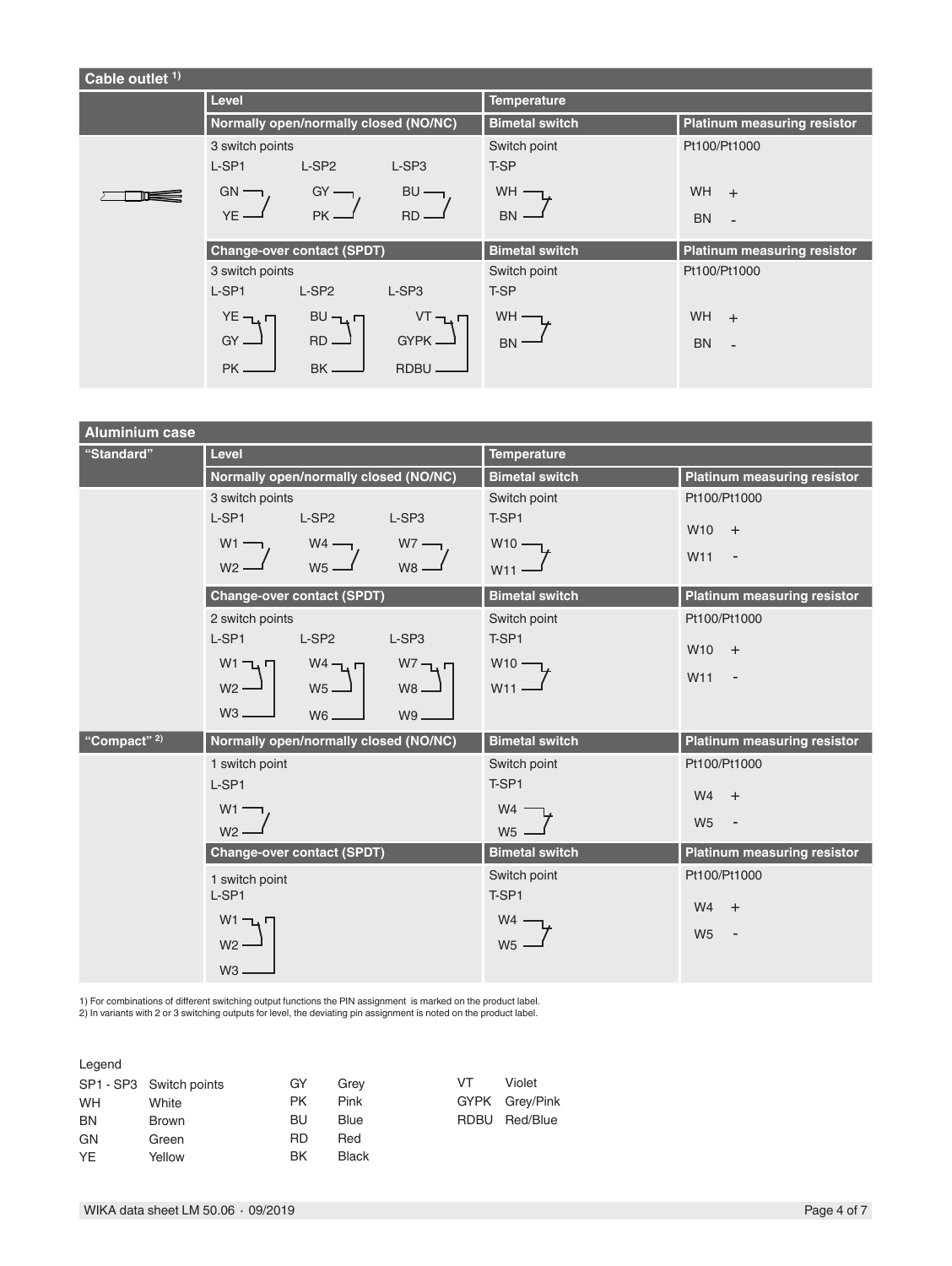**Insulation voltage** DC 2,120 V

# **Dimensions in mm [in]**





with connection housing



- Legend
- L Guide tube length
- M Measuring range
- T1 Dead band (from sealing edge)
- T2 Dead band (pipe end)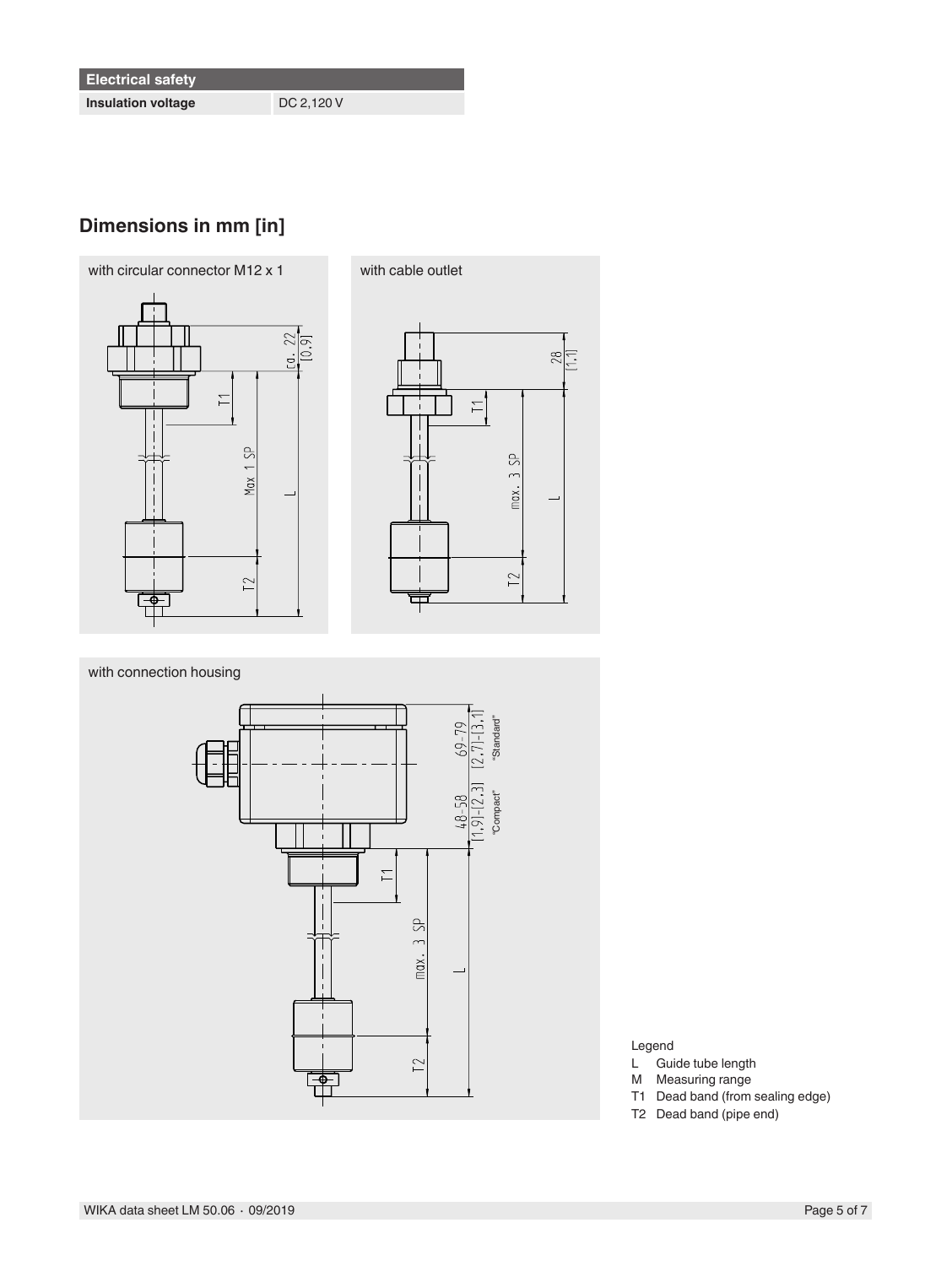## **Dead band T1 in mm [inch] (from sealing edge)**

| <b>Process connection</b>            | Outer diameter float Ø D |                          |                          |                                 |  |
|--------------------------------------|--------------------------|--------------------------|--------------------------|---------------------------------|--|
|                                      | Ø 30 mm [1.2 in]         | Ø 44 mm [1.7 in]         | Ø 52 mm [2.0 in]         | Ø 25 mm [1.0 in]                |  |
| G 1 (from outside)                   | 35 mm [1.4 in]           | $\overline{\phantom{a}}$ | $\overline{\phantom{a}}$ | 25 mm [1.0 in]                  |  |
| $G_1 \frac{1}{2}$ (from outside)     | 35 mm [1.4 in]           | 45 mm [1.8 in]           | ٠                        | 25 mm [1.0 in]                  |  |
| G 2 (from outside)                   | 40 mm [1.6 in]           | 50 mm [2.0 in]           | 50 mm [2.0 in]           | 25 mm [1.0 in]                  |  |
| Flange (from outside)                | 20 mm [0.8 in]           | 30 mm [1.2 in]           | 30 mm [1.2 in]           | $5 \text{ mm} [0.2 \text{ in}]$ |  |
| $G \n$ $\frac{1}{8}$ B (from inside) | 30 mm [1.2 in]           | $\overline{\phantom{a}}$ | $\overline{\phantom{a}}$ | 15 mm [0.6 in]                  |  |
| $G \nmid A$ B (from inside)          | 35 mm [1.4 in]           | 40 mm [1.6 in]           | 40 mm [1.6 in]           | 20 mm [0.8 in]                  |  |
| $G \mathcal{H} B$ (from inside)      | 35 mm [1.4 in]           | 40 mm [1.6 in]           | 40 mm [1.6 in]           | 20 mm [0.8 in]                  |  |
| $G \ntriangleleft B$ (from inside)   | 35 mm [1.4 in]           | 45 mm [1.8 in]           | 45 mm [1.8 in]           | 20 mm [0.8 in]                  |  |

## **Dead band T2 in mm [inch] (pipe end)**

| Dead band      | Outer diameter float ØD      |                           |                                    |                                    |  |
|----------------|------------------------------|---------------------------|------------------------------------|------------------------------------|--|
|                | $\varnothing$ 30 mm [1.2 in] | $\sqrt{2}$ 44 mm [1.7 in] | $\vert \varnothing$ 52 mm [2.0 in] | $\vert \varnothing$ 25 mm [1.0 in] |  |
| T <sub>2</sub> | 35 mm $[1.4 \text{ in}]$     | 45 mm [1.8 in]            | $45 \text{ mm}$ [1.8 in]           | $30 \text{ mm}$ [1.2 in]           |  |

## **Process connection**



| IC.             |                 | <b>Spanner width</b> |
|-----------------|-----------------|----------------------|
| G <sub>1</sub>  | 16 mm [0.63 in] | 41 mm [1.6 in]       |
| $G1\frac{1}{2}$ | 18 mm [0.71 in] | 30 mm [1.2 in]       |
| G <sub>2</sub>  | 20 mm [0.79 in] | 36 mm [1.4 in]       |

| G                 | L.              | <b>Spanner width</b> |
|-------------------|-----------------|----------------------|
| $G\frac{1}{8}B$   | 12 mm [0.47 in] | 14 mm [0.5 in]       |
| G 1/4 B           | 12 mm [0.47 in] | 19 mm [0.7 in]       |
| $G \frac{3}{8} B$ | 12 mm [0.47 in] | 22 mm [0.9 in]       |
| $G \nless B$      | 14 mm [0.55 in] | 27 mm [1.1 in]       |

### Flange

DN 50, form B per EN 1092-1 (DIN 2527), PN 16